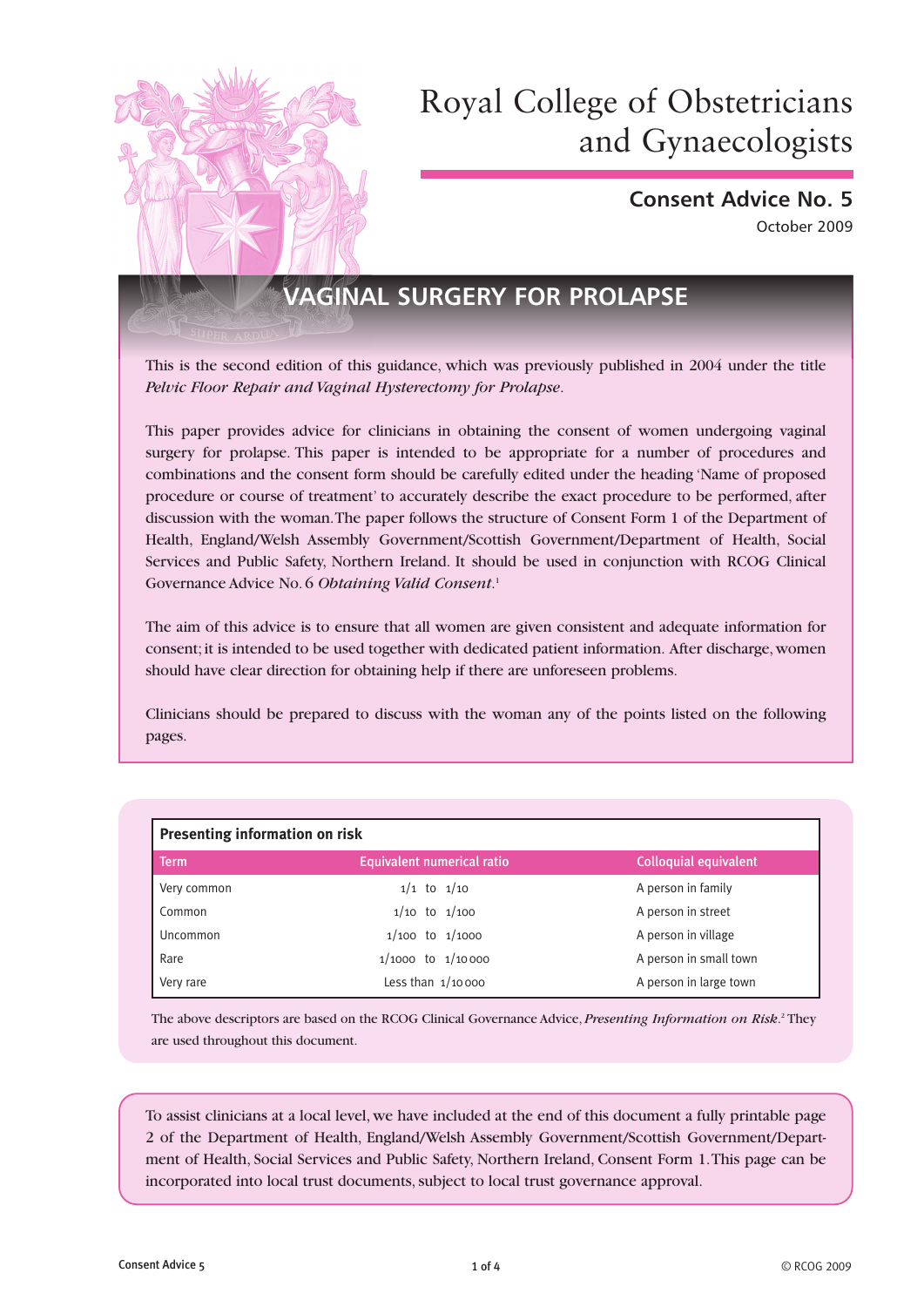## **CONSENT FORM**

#### **1. Name of proposed procedure or course of treatment**

Vaginal surgery for prolapse, with or without vaginal hysterectomy. Surgery using mesh or suspensory techniques, such as colpopexy or colposuspension, is not covered in this guidance.

#### **2. The proposed procedure**

Describe the nature of the patient's complaint and the significance of the prolapse, as well as the extent of the planned surgery, locations of incisions and possible effects on fertility. Explain the procedure as described in the patient information. Explain additional safety measures to be taken, such as antibiotics and thromboprophylaxis. Great caution should be exercised in advising surgery in women who are asymptomatic.

**Note:** If any other procedures are anticipated, these must be discussed and a separate consent obtained. If a decision to perform vaginal hysterectomy is made intraoperatively, the woman should be aware of this possibility.

#### **3. Intended benefits**

To improve or resolve the symptoms of prolapse (e.g. to remove the feeling of a lump within the vagina).

#### 4. Serious and frequently occurring risks<sup>35</sup>

It is recommended that clinicians make every effort to separate serious from frequently occurring risks. Women who are obese, who have significant pathology, who have had previous surgery or who have pre-existing medical conditions must understand that the quoted risks for serious or frequent complications will be increased.

#### 4.1 Serious risks

Serious risks include:

- damage to bladder/urinary tract, two women in every 1000 (uncommon)
- damage to bowel, five women in every 1000 (uncommon)
- excessive bleeding requiring transfusion or return to theatre, two women in every 100 (common)
- new or continuing bladder dysfunction (variable related to underlying problem)
- pelvic abscess, three women in every 1000 (uncommon)
- failure to achieve desired results; recurrence of prolapse (common)
- although venous thrombosis (common) and pulmonary embolism (uncommon) may contribute to mortality, the overall risk of death within 6 weeks is 37 women in every 100 000 (rare).

#### 4.2 Frequent risks

Frequent risks include:

- urinary infection, retention and/or frequency
- vaginal bleeding
- postoperative pain and difficulty and/or pain with intercourse
- wound infection.

#### **5. Any extra procedures which may become necessary during the procedure**

- blood transfusion: two women in every 100 undergoing vaginal hysterectomy will require intraoperative blood transfusion
- other procedures:
	- ❏ repair of bladder and bowel damage
	- ❏ laparotomy and conversion to abdominal approach.

## **6. What the procedure is likely to involve, the benefits and risks of any available alternative treatments, including no treatment**

Involves pelvic floor repair ± vaginal hysterectomy and attempt at restoring normal pelvic anatomy. For women who are premenopausal, the additional significance of a hysterectomy should be made clear and their attitude to pregnancy clearly known and documented. Further RCOG guidance on hysterectomy consent is available.<sup>6</sup>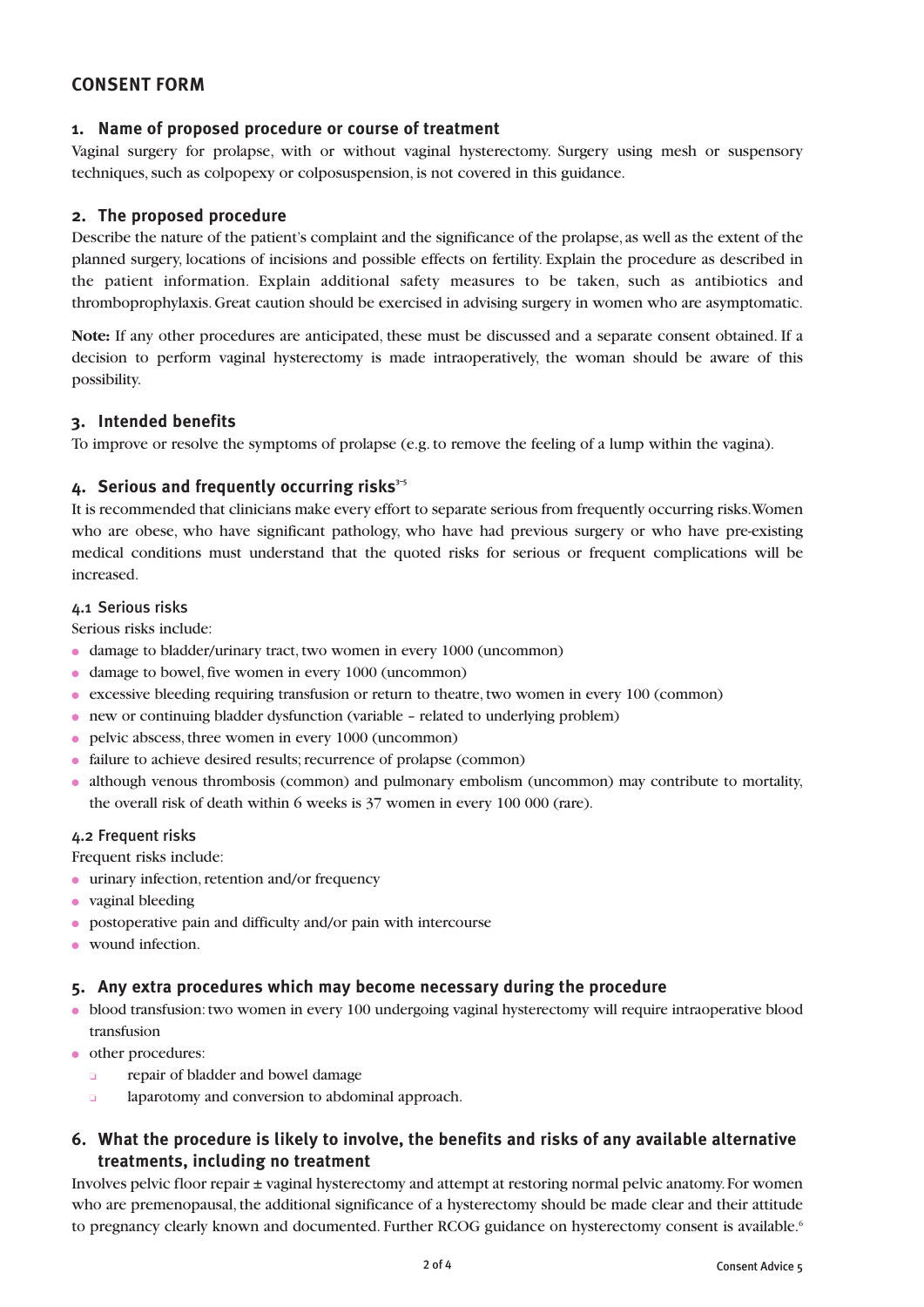The option of no treatment and other therapies, such as physiotherapy and pessaries, should have been discussed.

### **7. Statement of patient: procedures which should not be carried out without further discussion**

Other procedures which may be appropriate but not essential at the time, such as removal of benign lesions, should be discussed and the woman's wishes recorded.

#### **8. Preoperative information**

A record should be made of any sources of information (e.g. RCOG or locally produced information leaflets/tapes) given to the woman prior to surgery.

#### **9. Anaesthesia**

Where possible, the woman must be aware of the form of anaesthesia planned and should be given an opportunity to discuss this and its risks in detail with the anaesthetist before surgery. It should be noted that, with obesity, there are increased risks, both surgical and anaesthetic.

#### **References**

- 1. Royal College of Obstetricians and Gynaecologists. *Obtaining Valid Consent*. Clinical Governance Advice No. 6. London: RCOG; 2008 [**www.rcog.org.uk/womens-health/clinical-guidance/obtaining-valid-consent**].
- 2. Royal College of Obstetricians and Gynaecologists. *Presenting Information on Risk*. Clinical Governance Advice No. 7. London: RCOG; 2008 [**www.rcog.org.uk/womens-health/clinical-guidance/presenting-information-risk**].
- 3. Mäkinen J, Johansson J, Tomás C, Tomás E, Heinonen PK, Laatikainen T, *et al*. Morbidity of 10 110 hysterectomies by type of approach. *Hum Reprod* 2001;**16**:1473–8.
- 4. Nieboer TE, Johnson N, Lethaby A, Tavender E, Curr E, Garry R, *et al*. Surgical approach to hysterectomy for benign gynaecological disease. *Cochrane Database Syst Rev* 2008:CD003677. DOI: 10.1002/14651858.CD003677.
- 5. McPherson K, Metcalfe MA, Herbert A, Maresh M, Casbard A, Hargreaves J, *et al*. Severe complications of hysterectomy: the VALUE study. *BJOG* 2004; **111**:688–94. (Additional data from Dr M J A Maresh FRCOG, Manchester.)
- 6. Royal College of Obstetricians and Gynaecologists. *Abdominal Hysterectomy for Benign Conditions*. Consent Advice No. 4. London: RCOG; 2009 [**www.rcog.org.uk/abdominal-hysterectomy-benign-conditions**].

This Consent Advice was produced by Mr ADG Roberts FRCOG, Burton upon Trent, with the support of the Consent Group of the Royal College of Obstetricians and Gynaecologists.

Peer reviewed by:

Mr FN McLeod FRCOG, Bristol; Dr G Kumar MRCOG, Wrexham; Mr SIMF Ismail, Swansea; and the RCOG Consumers' Forum.

Final version is the responsibility of the Consent Group of the RCOG.

Consent Advice review process will commence in 2013 unless otherwise indicated

#### DISCLAIMER

The Royal College of Obstetricians and Gynaecologists produces consent advice as an aid to good clinical practice. The ultimate implementation of a particular clinical procedure or treatment plan must be made by the doctor or other attendant after the valid consent of the patient in the light of clinical data and the diagnostic and treatment options available. The responsibility for clinical management rests with the practitioner and their employing authority and should satisfy local clinical governance probity.